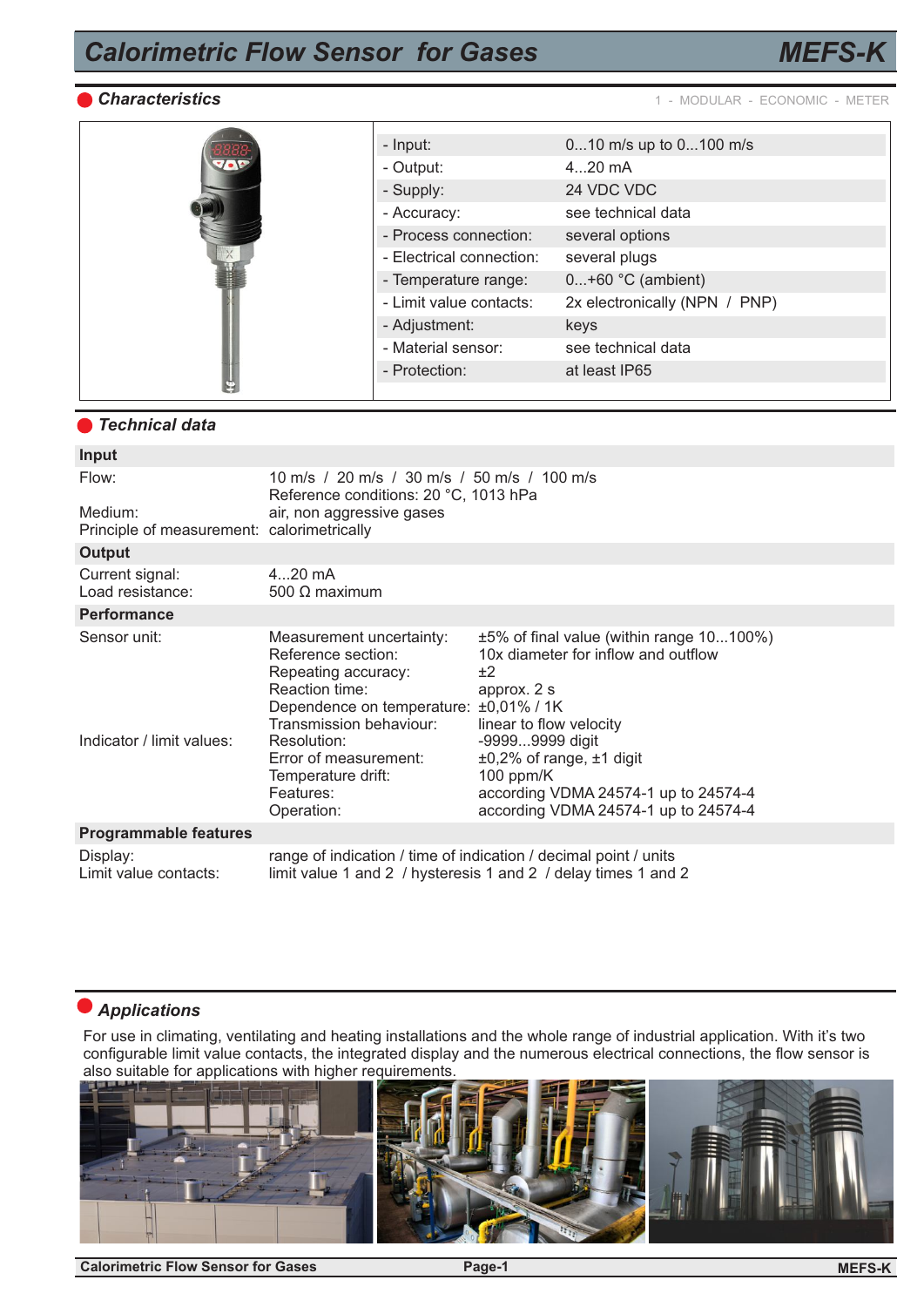#### *Technical data (continued)*  $\overline{ }$

| <b>Indication</b>                                                                                                                                    |                                                                                                                                                                                                                                                                                                                        |                                                                                                                                                                                                        |                                                                                                                     |  |  |
|------------------------------------------------------------------------------------------------------------------------------------------------------|------------------------------------------------------------------------------------------------------------------------------------------------------------------------------------------------------------------------------------------------------------------------------------------------------------------------|--------------------------------------------------------------------------------------------------------------------------------------------------------------------------------------------------------|---------------------------------------------------------------------------------------------------------------------|--|--|
| Display:<br>Head of display:<br>Memory:<br>Indication:<br>Decimal point:                                                                             | 7 segment, 8,5 mm, red, 4 digits, representation mirror-inverted 180° possible<br>rotatable approx. 330°<br>minimum / maximum values<br>- measuring value<br>- unit of measurement<br>- control menu<br>automatically or manually, dependent on measuring range / unit<br>Representation: xxxx / xxx.x / xx.xx / x.xxx |                                                                                                                                                                                                        |                                                                                                                     |  |  |
| <b>Limit contacts</b>                                                                                                                                |                                                                                                                                                                                                                                                                                                                        |                                                                                                                                                                                                        |                                                                                                                     |  |  |
| Electronically:<br>Indication:<br>Voltage across:<br>Settings:<br>Setting range:<br>Switching delay:<br>Failsafe function:<br>Galvanical insulation: | 1 LED red for each limit value<br><1 V<br>with 3 keys (TouchM-Technology)<br>0,0999,9 s<br>adjustable                                                                                                                                                                                                                  | 2x PNP or NPN (30 VDC, 200 mA)<br>Option: 2x PNP or NPN (30 VDC, 1000 mA)<br>switch point and hysteresis: any value within measuring range<br>switching outputs are separated from measuring amplifier |                                                                                                                     |  |  |
| <b>Supply</b>                                                                                                                                        |                                                                                                                                                                                                                                                                                                                        |                                                                                                                                                                                                        |                                                                                                                     |  |  |
| Voltage:                                                                                                                                             | 24 VDC, ±10%                                                                                                                                                                                                                                                                                                           |                                                                                                                                                                                                        |                                                                                                                     |  |  |
| <b>Ambient conditions</b>                                                                                                                            |                                                                                                                                                                                                                                                                                                                        |                                                                                                                                                                                                        |                                                                                                                     |  |  |
| Temperature:<br>Condensation:                                                                                                                        | Operating range: 0+60 °C<br>Storing:<br>Medium:<br>uncritical                                                                                                                                                                                                                                                          | $-20+80 °C$<br>$-20+70$ °C                                                                                                                                                                             |                                                                                                                     |  |  |
| <b>Mechanics</b>                                                                                                                                     |                                                                                                                                                                                                                                                                                                                        |                                                                                                                                                                                                        |                                                                                                                     |  |  |
| Dimensions:<br>Process connection:<br>Fitting, Nominal length:<br>System pressure:                                                                   | see page 3<br>50400 mm<br>25 bar<br>With compression fitting: 10 bar                                                                                                                                                                                                                                                   | without / 1/2" / 3/4" / 1" / 1,5" / 1/2NPT                                                                                                                                                             |                                                                                                                     |  |  |
| Electrical connection:<br>Material:                                                                                                                  | see page 3<br>Sensor:<br>Body:<br>Head of display:                                                                                                                                                                                                                                                                     | Process connection:<br>Sensor tube:<br>Sensor element:<br>Sensor retainer:<br>Potting:<br>PBT GF30<br>polycarbonate (makrolon)                                                                         | stainless steel<br>stainless steel<br>Al <sub>2</sub> O <sub>3</sub> with glassivation<br><b>FKM</b><br>epoxy resin |  |  |
| Weight:<br>Fitting position:<br>Protection device:                                                                                                   | any<br>Sensor:<br>Electronics:                                                                                                                                                                                                                                                                                         | approx. 180 g (1/2", 100 mm, M12)<br>IP 67<br>at least degree IP65 (when electrical connection is plugged)                                                                                             |                                                                                                                     |  |  |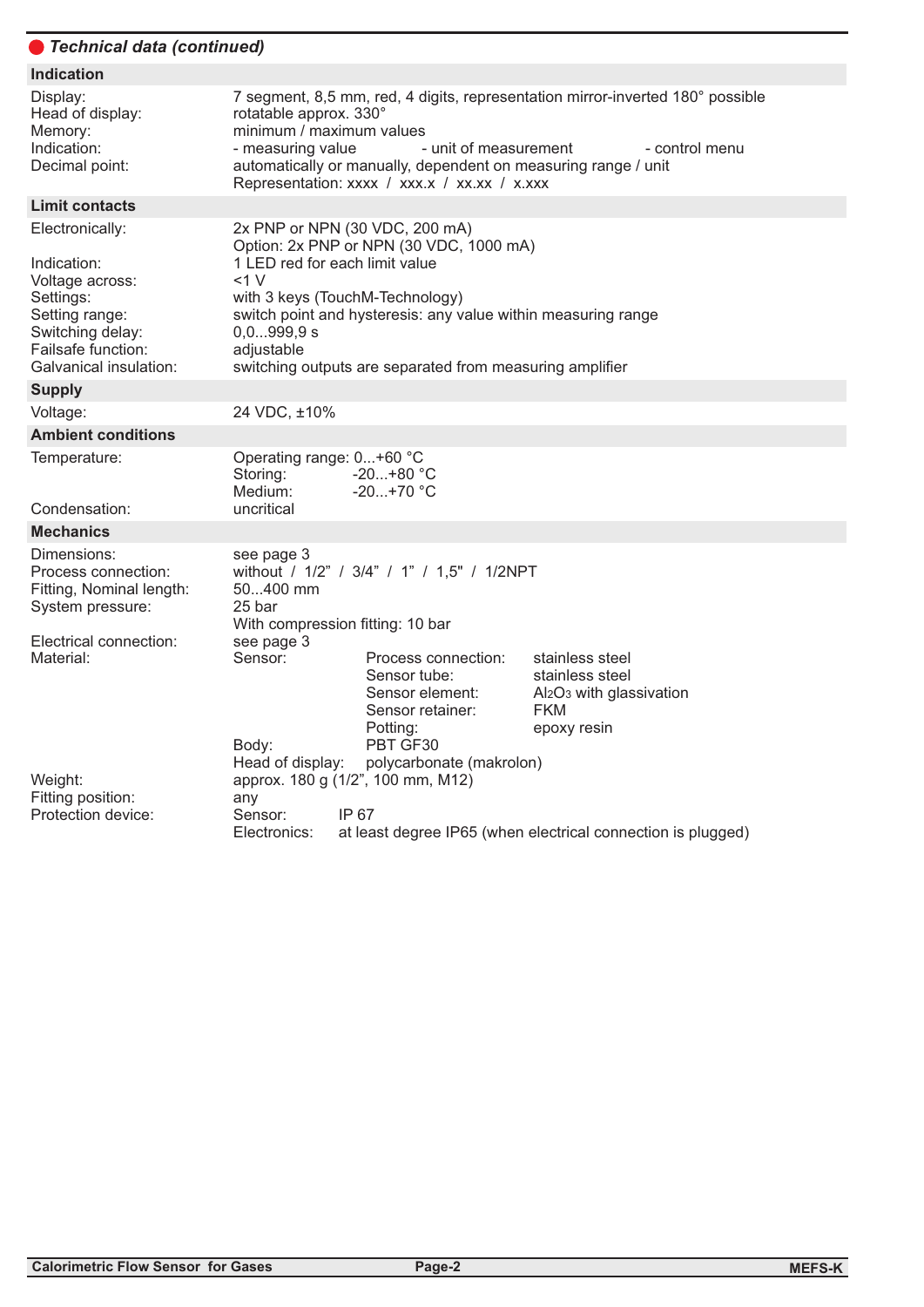### *Electrical connection*

| M12x1                      | Super Seal | Deutsch | Deutsch | Bayonet | Valve  | MIL    |  |
|----------------------------|------------|---------|---------|---------|--------|--------|--|
|                            |            |         |         |         |        |        |  |
| 4-pole<br>5-pole<br>8-pole | 3-pole     | 3-pole  | 4-pole  | 4-pole  | 4-pole | 6-pole |  |

| Connection             | Out<br>Supply |                |                | Limit value contact |                 |                 |
|------------------------|---------------|----------------|----------------|---------------------|-----------------|-----------------|
|                        | U+            | $U -$          | $\ddot{}$      | Common              | SP <sub>1</sub> | SP <sub>2</sub> |
| M12, 4-pole            |               | 3              | 2              | (1)                 | (4)             |                 |
| M12, 5-pole            |               | 3              | $\overline{2}$ | 5                   | 4               |                 |
| M12, 8-pole            |               | 3              | 6              | 5                   | $\overline{4}$  | 2               |
| Super Seal, 3-pole     |               | 3              | 2              |                     |                 |                 |
| Deutsch DT04, 3-pole   | A             | B              | $\mathsf{C}$   |                     |                 |                 |
| Deutsch DT04, 4-pole   |               | 3              | $\overline{2}$ | (1)                 | (4)             |                 |
| Bayonet DIN, 4-pole    |               | $\mathfrak{p}$ | 3              | (1)                 | (4)             |                 |
| Valve (L-plug), 4-pole |               | $\overline{2}$ | 3              | (1)                 | (GND)           |                 |
| MIL, 6-pole            | A             | C              | F              | E                   | D               | B               |

Details in brackets: U+ is also common for limit value

## *Dimensions (in mm)*